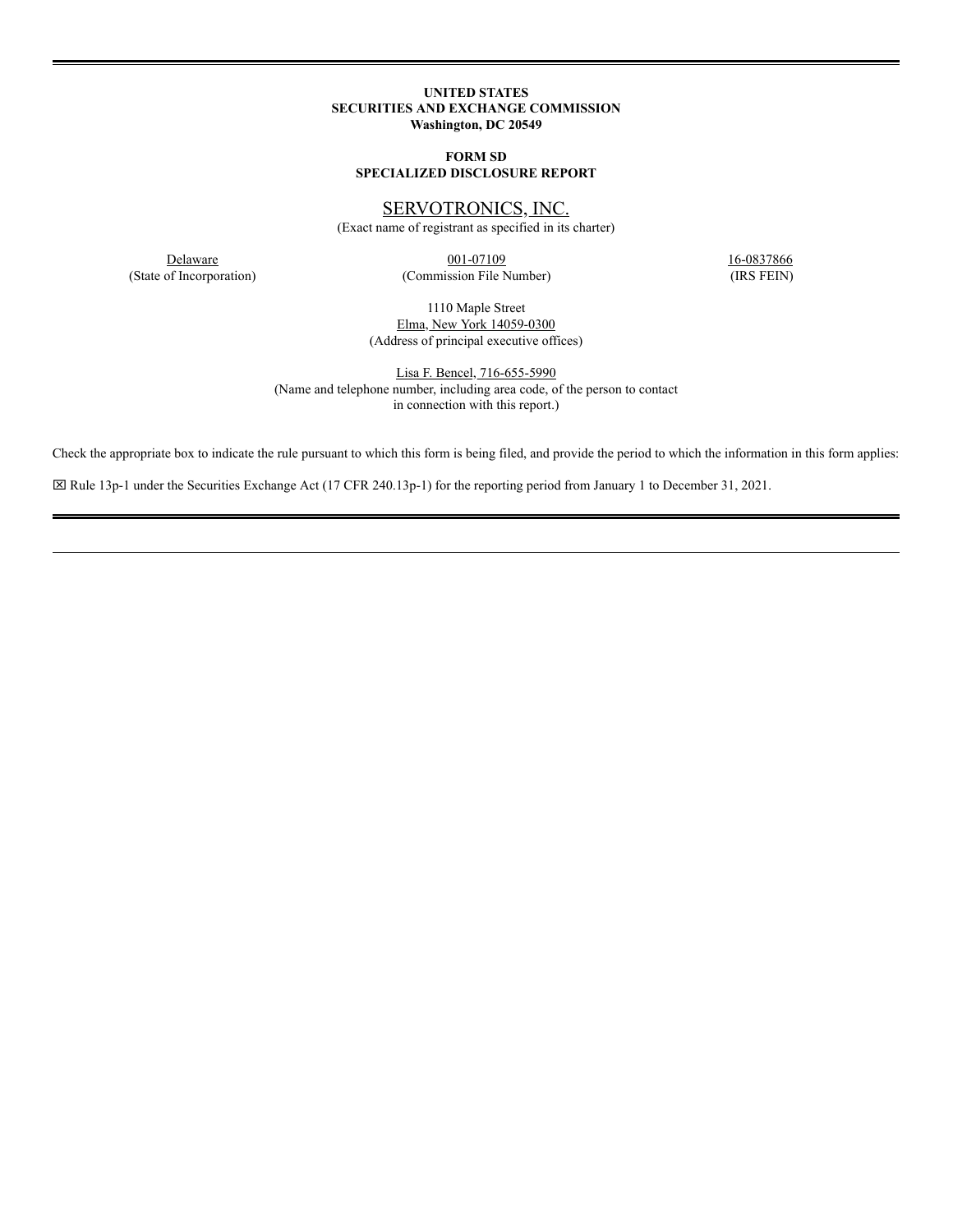### **Section 1 – Conflict Mineral Disclosure**

### *Item 1.01 Conflict Minerals Disclosure and Report*

#### Conflict Minerals Disclosure

#### *Introduction*

This specialized disclosure report on Form SD of Servotronics, Inc. is for calendar year 2021 and has been prepared in accordance with Rule 13p-1 ("Rule 13p-1") under the Securities Exchange Act of 1934, as amended (the "1934 Act"). Please refer to Rule 13p-1, Form SD and the 1934 Act Release No. 34- 67716 for definitions to the terms used in this Report, unless otherwise defined herein. Throughout this report, "Servotronics", "we", "us" or "our" means Servotronics, Inc. and its consolidated subsidiaries.

Servotronics adopted the following policy statement with respect to conflict minerals.

Servotronics, Inc. and its subsidiaries ("Servotronics") support ending the violence and human rights violations in the mining of certain minerals from a location described as the "Conflict Region", currently comprised of an area located in the eastern portion of the Democratic Republic of the Congo (DRC) and the surrounding countries. Some mining operations in the DRC have been linked to poor labor and environmental practices, and there is evidence that some mining and transportation of minerals in the DRC are funding conflict in the country by funding illegal armed groups. As part of the Dodd-Frank Wall Street Reform and Consumer Protection Act (the Dodd-Frank Act), the United States Securities and Exchange Commission (SEC) passed regulations which requires U.S. companies to report on the origin of these conflict minerals including tin, tantalum, tungsten and gold.

Servotronics is committed to ethical practices and compliance with all applicable laws and regulations. While we do not source these metals directly, they may exist in the materials and components we source. We are therefore committed to working with our customers and suppliers to responsibly source the materials and components we use in manufacturing our products. To comply with the SEC reporting regulations relating to conflict minerals, we have either obtained, or are in the process of obtaining, all pertinent information from our current suppliers concerning the origin of the metals that are used in the manufacture of our products. Based upon the information provided by our supply chain, Servotronics does not knowingly make use of metals sourced from the Conflict Region in our products.

All current and future suppliers of metals deemed conflict minerals under applicable law that are used in the manufacture of our products must demonstrate that they understand the laws governing conflict minerals, including Section 1502 of the Dodd-Frank Act and applicable SEC regulations, and will not knowingly procure specified metals that originate from the Conflict Region. Suppliers who are non-compliant to these requirements shall be reviewed by our purchasing managers for future business.

To put this commitment into action, we first conducted a detailed review of our purchases of materials necessary to the functionality of our products that we manufactured in 2021 to determine whether we purchase any conflict minerals. For purposes of this item, Conflict mineral means:

- tin, tantalum, tungsten and gold ("3TGs"); or
- · Any other material or its derivatives determined by the Secretary of State to be financing conflict in the Democratic Republic of the Congo or an adjoining country.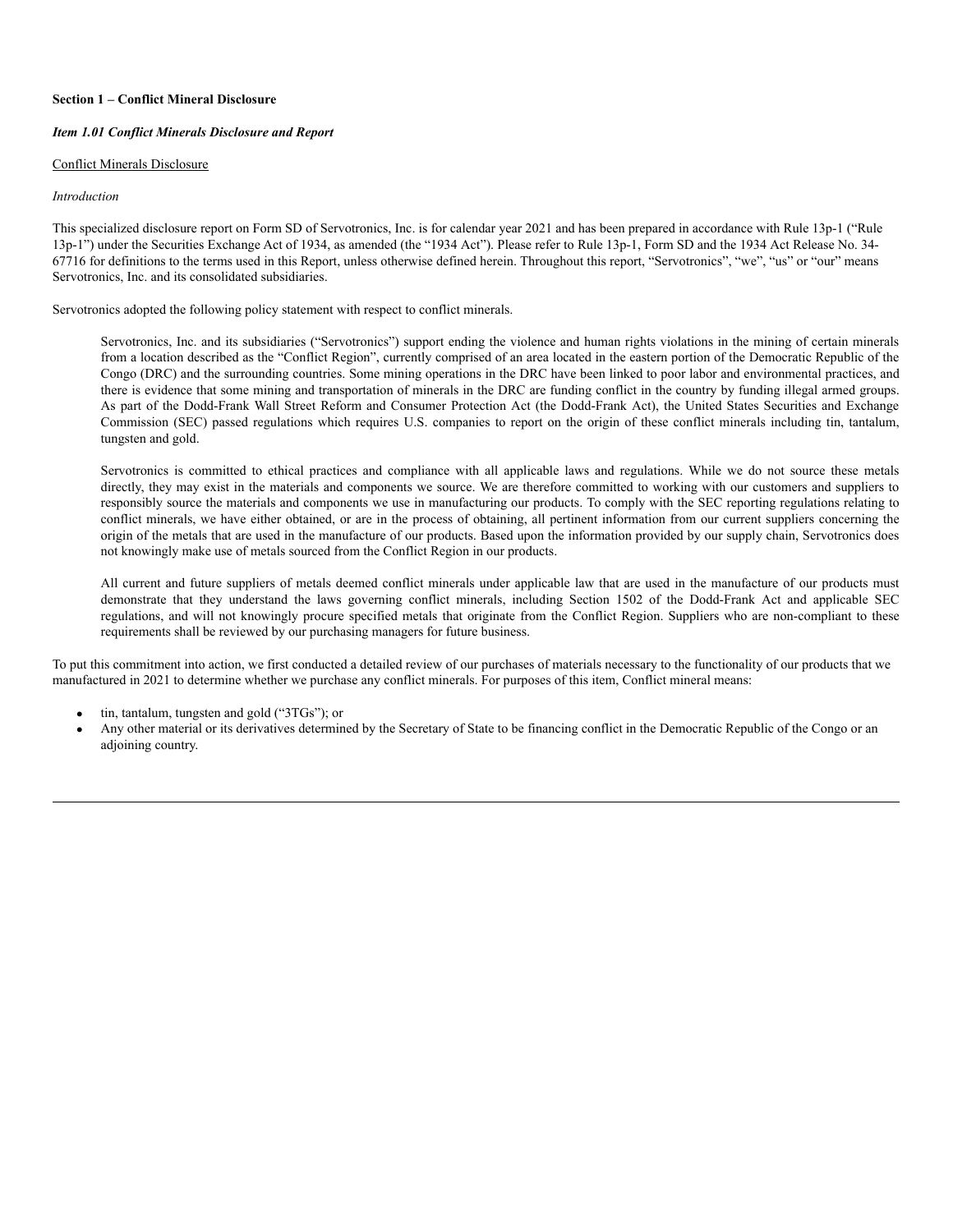Servotronics is composed of two groups – the Advanced Technology Group (ATG) and the Consumer Products Group (CPG). The ATG primarily designs, develops and manufactures servo controls and other components for various commercial and government applications (i.e., aircraft, jet engines, missiles, manufacturing equipment, etc.). The CPG designs and manufactures cutlery, bayonets, pocket knives, machetes and combat, survival, sporting, agricultural knives and other edged products for both commercial and government applications.

Servotronics' management together with members of its purchasing and production teams worked to identify materials or components that may contain 3TGs. Based on an analysis of the information we gathered, we did not identify any conflict minerals that are necessary to the functionality or production of CPG products. With respect to the ATG segment, we identified a total of only four necessary components that we purchased that contained 3TGs (each a "Covered Component"): connector pins (gold), carbide balls (tungsten), solder (tin) and carbide feedback wire (tungsten). No other necessary 3TGs were identified in this evaluation.

### *Reasonable Country of Origin Inquiry*

The fact that the ATG segment purchased materials containing 3TGs that were necessary for the functionality of products manufactured in 2021 required that we conduct a reasonable country of origin inquiry (RCOI) with respect to these materials. Servotronics' management together with other employees from relevant functions such as, purchasing, accounting and information technology worked to identify suppliers of the Covered Components. We sent letters to our direct suppliers, explaining the rule and soliciting survey responses from relevant suppliers of components of our products. As part of our due diligence we reviewed responses that we received from our suppliers and followed up on inconsistent, incomplete, and inaccurate responses and also called and sent reminders to suppliers who did not respond to our requests for information.

#### *Conclusion*

Based on our evaluation of our purchased materials and the RCOI performed with respect to the Covered Components described above, we have no reason to believe that any 3TGs necessary for the functionality of products we manufactured in 2021 may have originated in the Democratic Republic of the Congo or an adjoining country.

The Conflict Minerals Disclosure for the calendar year ended December 31, 2021 is available at www.servotronics.com. The information contained on our website is not incorporated by reference into this Form SD and should not be considered part of this Form SD.